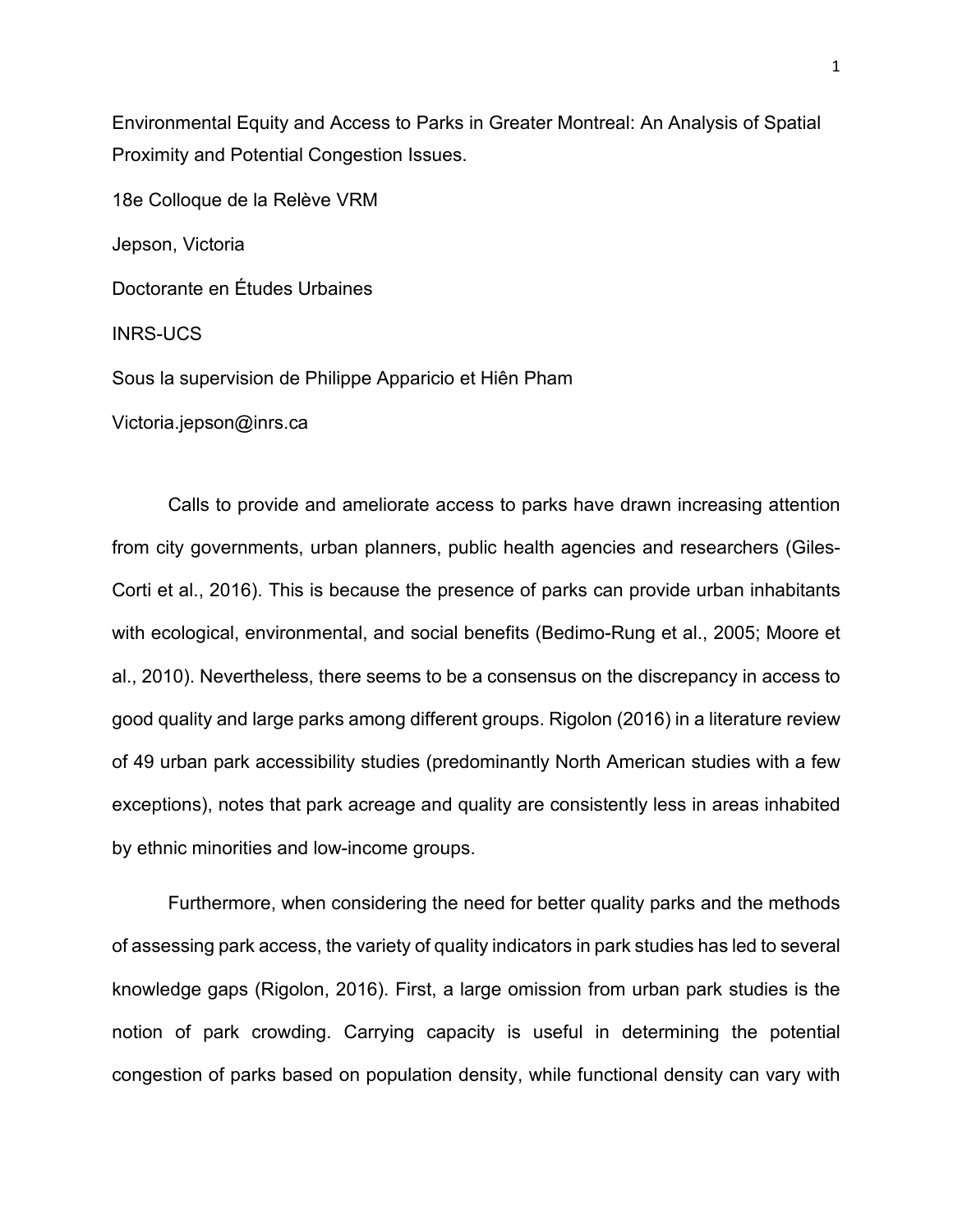users' perceptions of comfortable crowds (Cohen et al., 2010). No research to date operationalizes these two concepts into empirical indicators and variables. Second, few of these studies are conducted in Canadian parks, nor in larger metropolitan areas.

Therefore, this study sought to address these gaps with three different methods of assessing park proximity and park congestion in a large metropolitan area. The goal is to evaluate environmental equities for four population groups, i.e., children, seniors, lowincome individuals, and visible minorities, in Greater Montreal, by integrating the supply (hectares or park facilities) or the potential demand (population surrounding the park). By doing so, this study can provide entryways to further research on functional density in Greater Montreal parks and provide a more robust snapshot of park access.

## Methodology

This study focuses on the 82 municipalities of Greater Montreal governed by the Montreal Metropolitan Community (Communauté métropolitaine de Montréal, in French) and inhabited by 3.8 million people over 4374 km2 in 2016. There are five zones: Montreal, Laval, Longueuil, the North Shore, and the South Shore. Two databases were used for this study and integrated into GIS. First, primary data on Greater Montreal municipal parks was collected in 2016. The data includes details on park location, surface area, and the location of different facilities collected on field visits. Second, sociodemographic data were extracted from the 2016 Census of Statistics Canada at the dissemination area (DA) level for four population groups: children, seniors, low-income individuals, and visible minorities (chosen according to the environmental equity literature).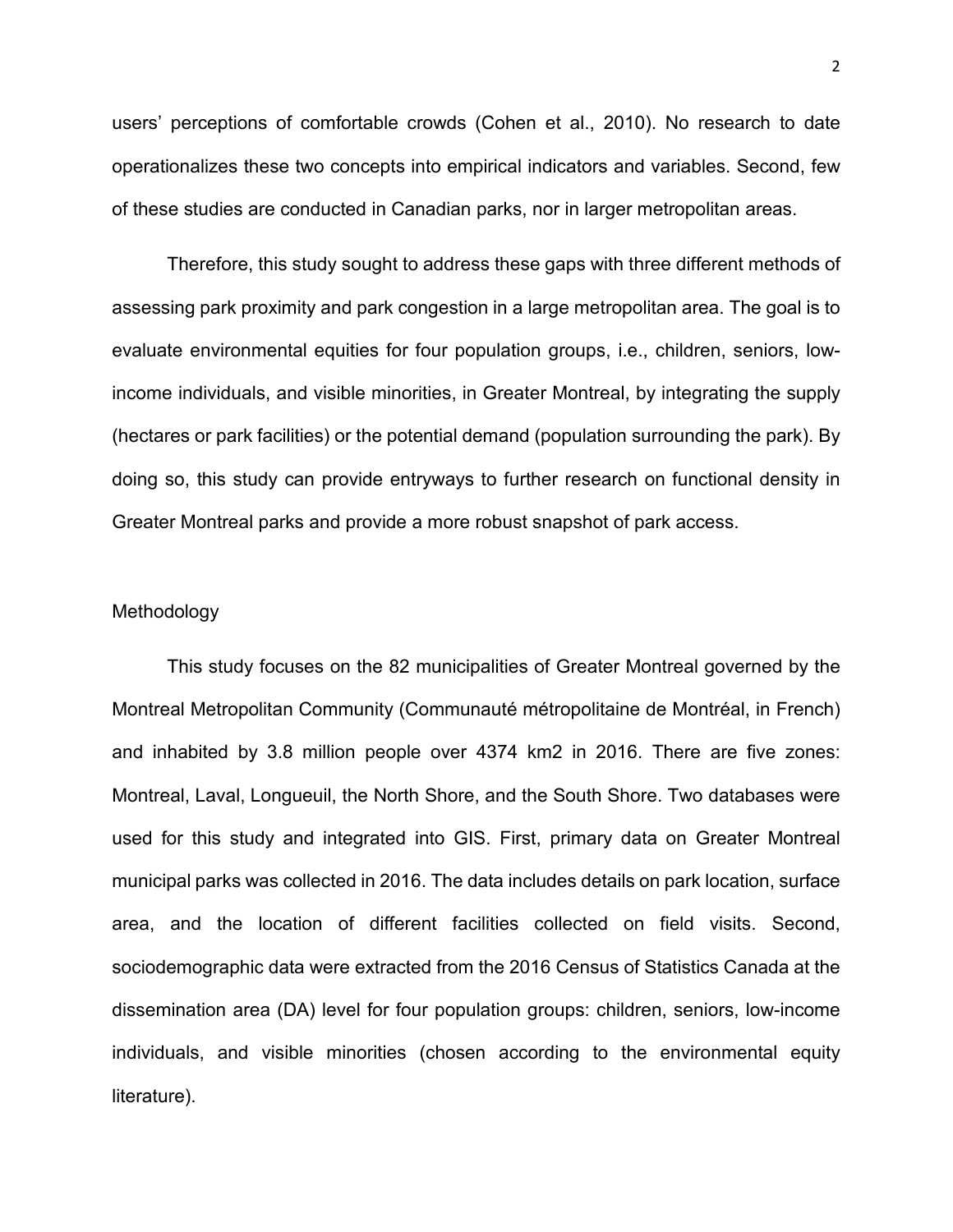Two types of spatial access measures are then computed. These measures are respectively associated with two different conceptualizations of the potential spatial accessibility (Apparicio et al., 2017): immediate proximity and potential congestion based on supply and demand. First, to evaluate the immediate proximity, the shortest walking distance between DAs and parks ("the closest park") is calculated by using the street network and excluding highways. Second, to evaluate the potential park congestion based on supply (either park area or park facilities) and demand (population), the enhanced two-step floating catchment area (E2SFCA) method with a continuous gradient function is used (Apparicio et al., 2017; McGrail, 2012). Once these measures were calculated, they were cross-tabulated by the measures' quintiles (as done previously by Martori et al., 2019). This demonstrated in all of its complexity, the potential spatial accessibility in function of the immediate proximity and the potential congestion of park area and park facilities. The method of classification by quantiles can be explained by the different population variables and percentages of accessibility.

To assess the levels of access inequity, the previous measures of accessibility were used in linear and multinomial regressions. These statistical analyses are conducted in the R software (R Core Team, 2021). The three measures of accessibility (closest park and the two gradient E2SFCA) were introduced as dependent variables in separate multiple linear regressions. For the independent variables, the four groups of population (seniors, children, low-income, and visible minorities) were used to verify the existence of environmental equity in terms of accessibility. Then, two multinomial logistical models of regression intersecting the accessibility variables show if there is more or less probability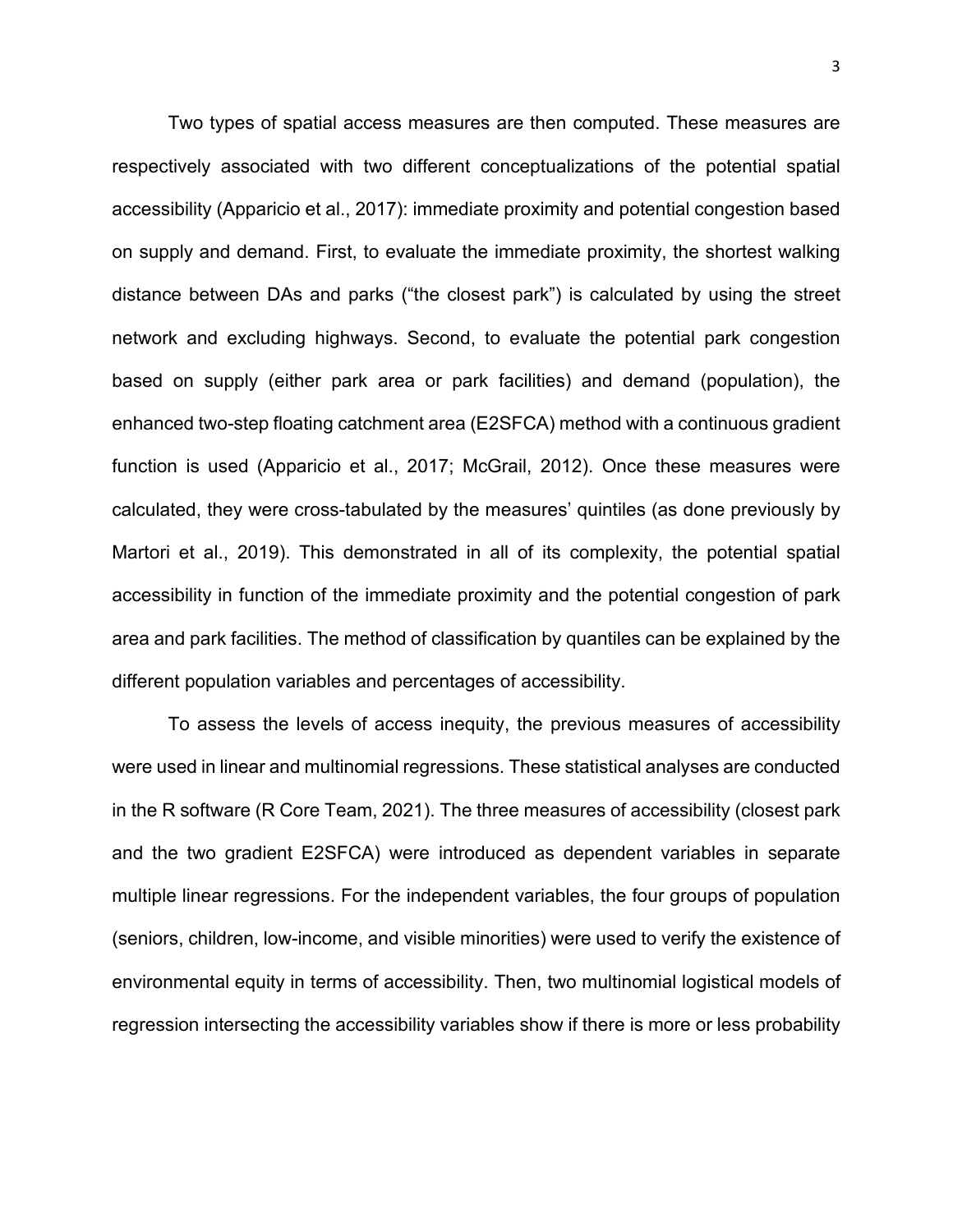of accessing a park of quality by belonging to one the population categories. All regression models are performed using the *VGAM* package (Yee, 2015).

## **Results**

The results present both similarities and differences, as well as the magnitude of inequities, in regard to park proximity and potential park congestion over the Greater Montreal area. When comparing both the weighted t-tests and linear regressions, there are similar tendencies. Children tend to live further from parks but have better facility provision. Seniors do not have differential access but in the linear regressions, have generally favorable associations to the park measures. However, in the weighted t-tests, low-income and visible minorities are in the same situation: while they live closer to parks, they suffer from park congestion due to limited park space and facilities. Furthermore, when analyzing the linear regressions, the low-income group holds the strongest and negative associations with park congestion measures. The visible minority group follows the same tendency but to a lesser degree. Lastly, the multinomial logistic regressions provide a more complex and nuanced portrait of park access. This analysis can be used to tackle a specific problem of park access, e.g., low level of park proximity and high level of potential congestion park, for a specific group. The results here do not reveal inequity in accessing parks for seniors. In contrast, the visible minority population is only group which tends to live in areas characterized by both low accessibility and high potential congestion.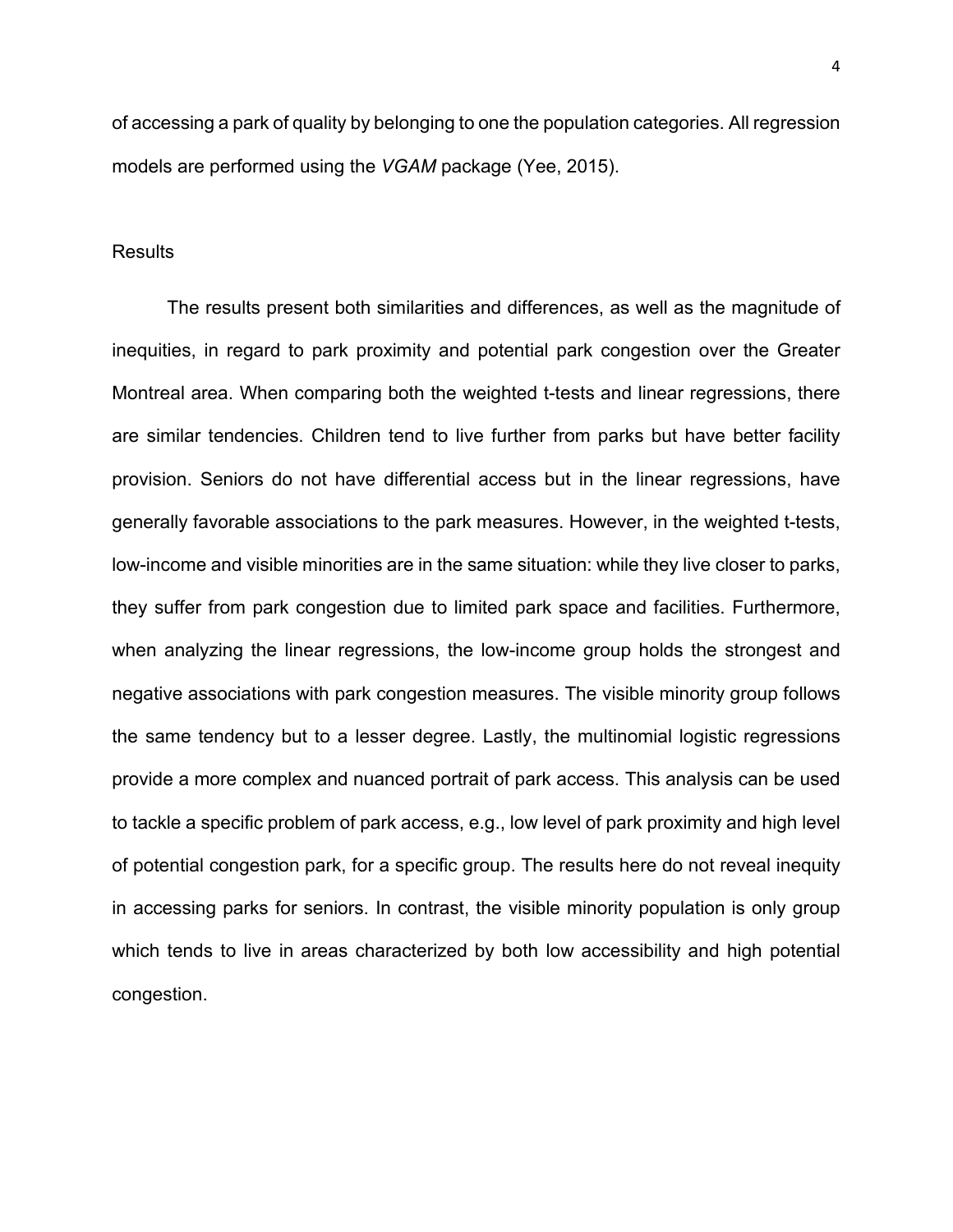These findings are in line with recent park equity research, in which authors demonstrate that having a park close by does not always translate to an equitable distribution as park quality can also be unequally distributed (Rigolon, 2016). Furthermore, in the context of COVID-19, Montreal parks became important places where standards of accessibility and quality could be tested in a time when many were restricted in movement and social distance remained mandatory. This allows us to witness certain dynamics especially in densely built neighborhoods with limited public spaces. The concepts of carrying capacity and functional density are of particular interest because they come into play as individuals living in denser areas where the carrying capacity of parks is surcharged might mean that people will choose not to visit the park. For example, the city of Montreal has stated that a high increase of park use due to the pandemic has led to an acceleration of park degradation (Goudreault, 2020). It is worth mentioning that these environmental inequities could be exacerbated in areas where people live in highbuilt density areas without access to a private open space, such as backyards.

Our findings support the relevance of using several accessibility measures in park planning that draw on two dimensions of park access, i.e., park proximity and potential park congestion. The case of Greater Montreal clearly shows the disparities between the inner city and the suburbs along geographic accessibility levels, population size, and profiles. There is a need to integrate proximity and congestion when evaluating park access to provide appropriate solutions to inequities. This approach can help plan parks in a way that facilities can reflect and be updated in relation to the surrounding population and increase use without overcrowding.